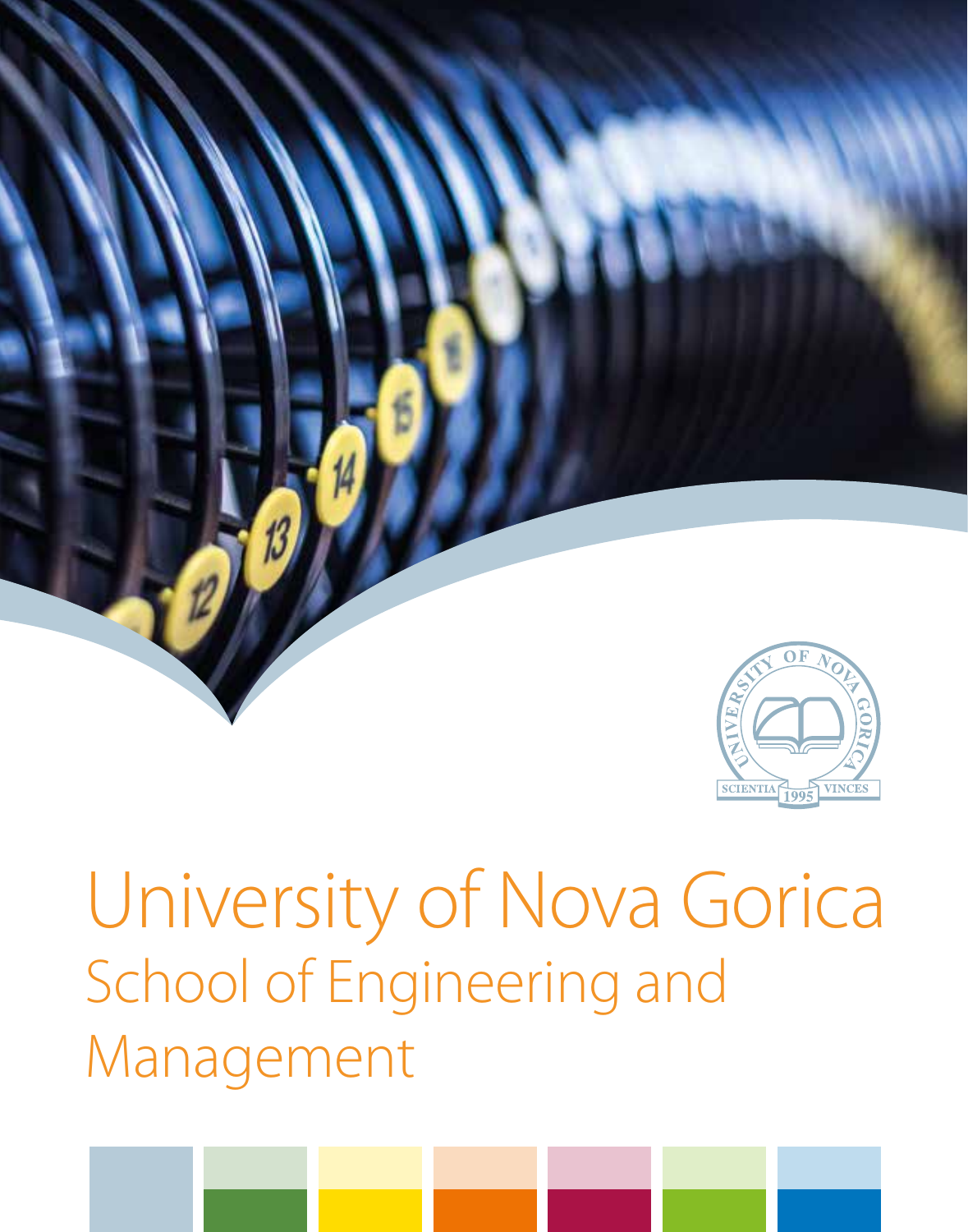# School of Engineering and Management

The School of Engineering and Management offers Bachelor's and Master's programme Engineering and Management. Effective management of modern businesses requires individuals who are not only experts in specific fields, such as electrical engineering, mechanical engineering, computer science, but also the ones who have joint knowledge of engineering, management and economics. As part of their curricula, the students deal with real-life tasks related to their study fields yet during their studies. Our graduates are thus able to identify and solve problems of economically efficient and sustainable businesses and industry, using their knowledge of technology, economy and management.

#### **Features of the programmes**

- give the students a comprehensive understanding of all aspects important for a successful company
- interdisciplinary and problem-solving study focus connecting technological, economic and organizational areas
- include technologies relevant for modern digitalized production and business processes
- very high employment prospects on the international job market
- • contacts with potential employers already during studies (practical placements, projects etc.)
- enhance the graduates' prospects also by helping them develop flexibility as well as their communication and presentation skills
- • studying in small groups
- information technology support, including virtual classrooms and videorecordings of selected courses

#### **Location:**

The School is located in the Lanthieri Mansion, Vipava, situated in western Slovenia, not far from the Slovenian-Italian border. Studying in the region, where there is the home of several high-tech internationally established companies, allows the students to learn in an internationally oriented and multicultural environment. At the same time the region offers numerous possibilities for quality leisure time activities – the Vipava valley and the adjacent Soča River Valley stretching north into the Alps have been attracting nature lovers and adrenaline sports enthusiasts, while the vicinity of the charming coastal resorts at the Adriatic Sea, one hour drive to the capital Ljubljana and one-and-a-half hour's drive to Venice are also assets of this location.



#### **Contact:**

Administrative Office of the School of Engineering and Management Phone No: +386 5 6205 830 E-mail: info.ptf@ung.si http://www.ung.si/en/study/school-of-engineering-and-management/

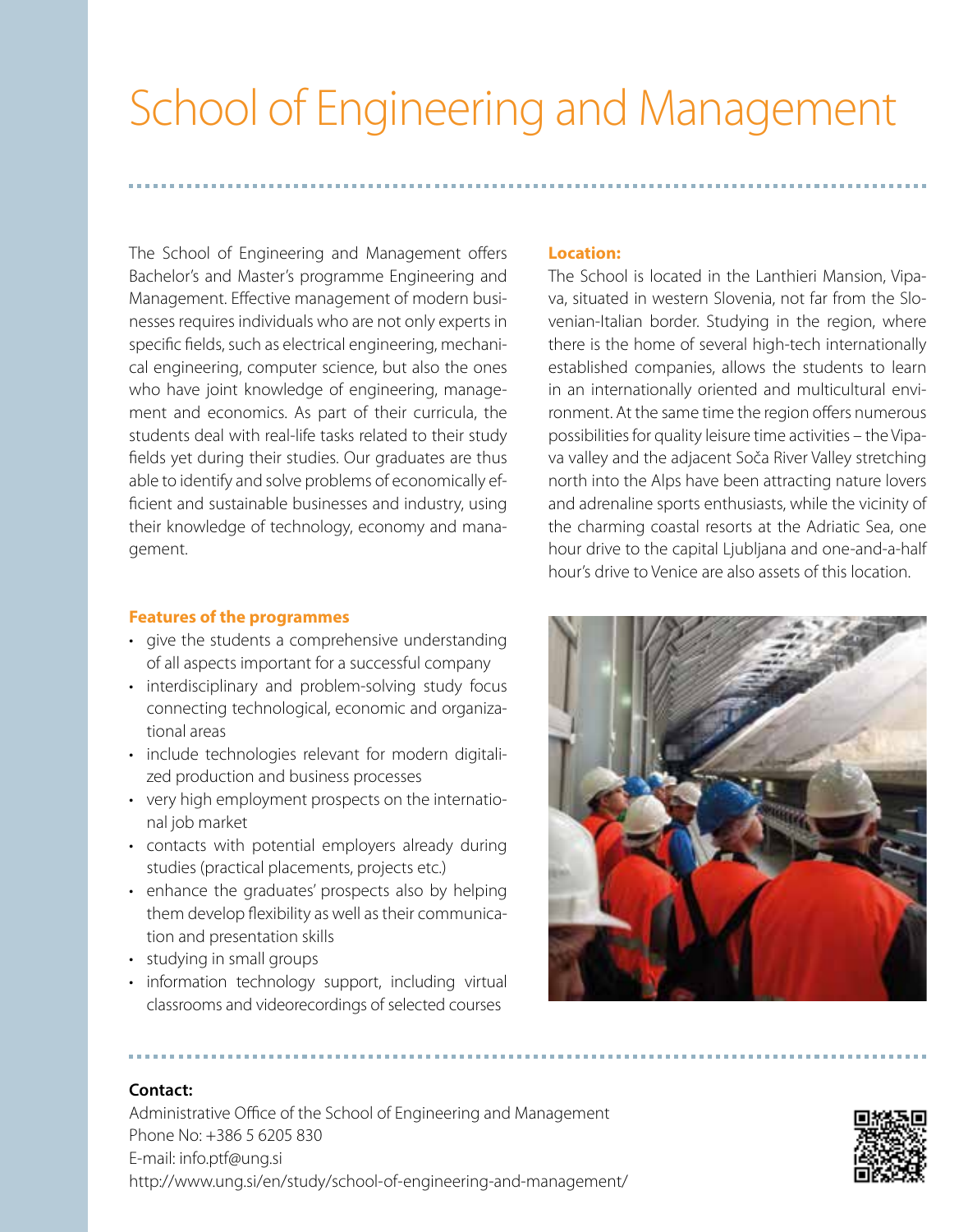



## Bachelor's programme in Engineering and Management (First Level)

The full-time study programme curriculum comprises lectures, tutorials, an industrial placement, and a final Diploma thesis. The studies last for 6 semesters and focus on general fields of study in the first three semesters, while specialised subjects are covered in the next three semesters. The language of instruction is Slovene and/ or English. The industrial placement in a selected company takes place in the last semester. A graduate in Engineering and Management is able to identify the opportunities for improvement and provide actual solutions related to managerial and technological processes in a company.



#### **General admission requirements:**

• successfully completed four-year secondary school programme

In case the number of candidates exceeds the enrolment quota, the candidates will be selected based on their GPA from their secondary school programme.

#### **Qualification title:**

Bachelor of Science in Engineering and Management



# **Curriculum details:**

http://www.ung.si/en/study/school-of-engineering-and-management/study/1GI/